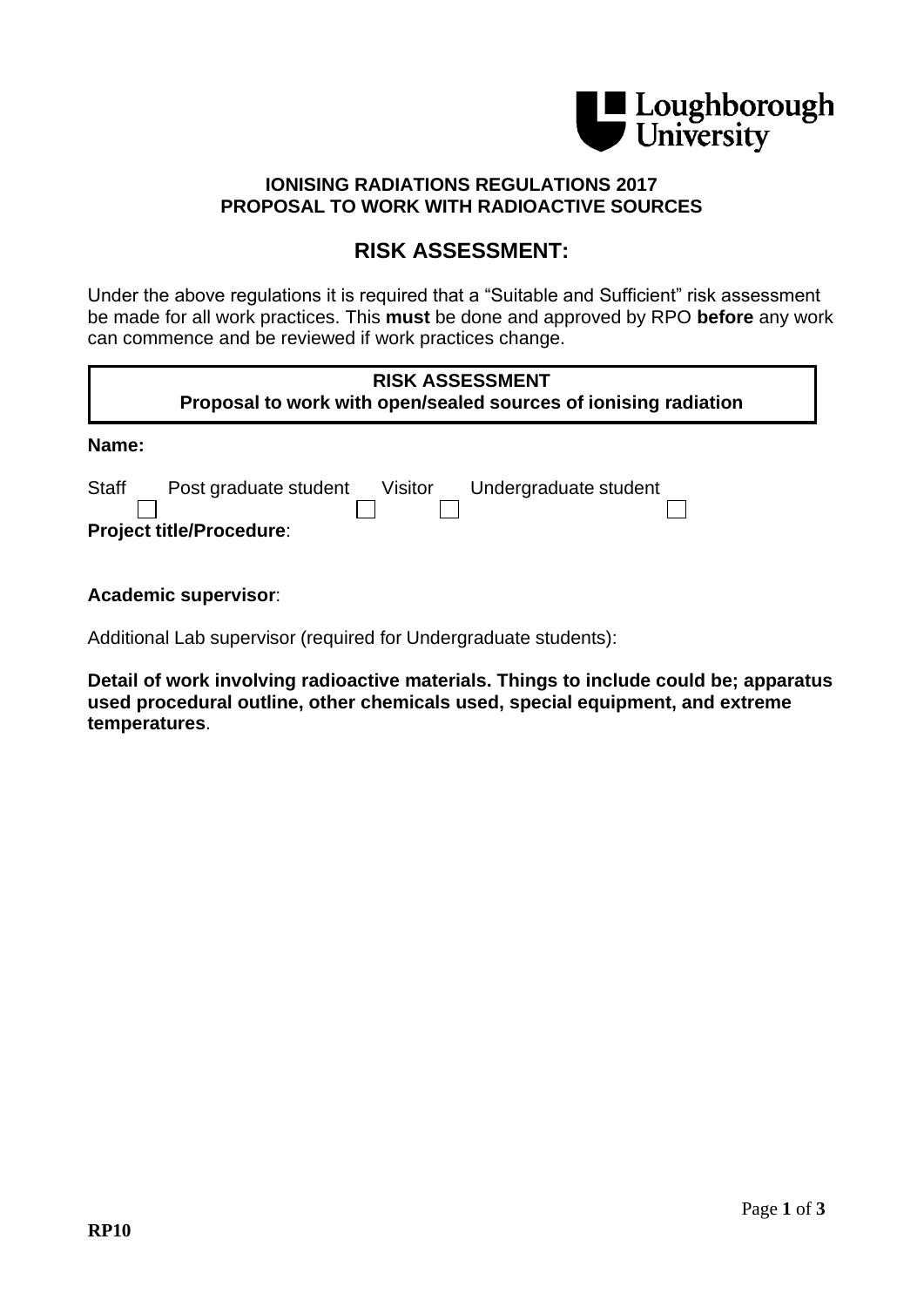## **Radioactive sources (include radionuclide & activity)**

Have you considered ALARP? Are you using the minimum amount of activity for your experiment to work? Could you use alternative isotopes which would lead to a smaller dose being received?

Principle hazards:

| <b>Emissions:</b> | Alpha | <b>Beta</b> | Gamma | <b>Other</b> |
|-------------------|-------|-------------|-------|--------------|
| <b>Principal</b>  |       |             |       |              |
| energies keV      |       |             |       |              |
| Dose in µSv/h     |       |             |       |              |
| at 10 cm          |       |             |       |              |
| <b>Without</b>    |       |             |       |              |
| shielding         |       |             |       |              |

| Where will the work be carried out?                                                      |
|------------------------------------------------------------------------------------------|
| Fume hood $\Box$ Glove box $\Box$ Bench in Supervised area $\Box$ Controlled Area $\Box$ |
| Counting room/prep room $\Box$ Other $\Box$ please give details:                         |

| Safety precautions or shielding to be used during project (Please tick all that apply)            |
|---------------------------------------------------------------------------------------------------|
| Perspex shielding $\Box$ Lead shielding $\Box$ Lead impregnated Perspex $\Box$ spill trays $\Box$ |
| Specialised equipment $\Box$ Other $\Box$ please give details:                                    |

**Please note lab coats, gloves and safety glasses are compulsory at all times while working within the radiochemistry laboratories.** However are there further protective equipment/measures that need to be taken**?**

What monitoring equipment will be used during the project/procedure?

Possible accident situations and steps required to limit consequences: